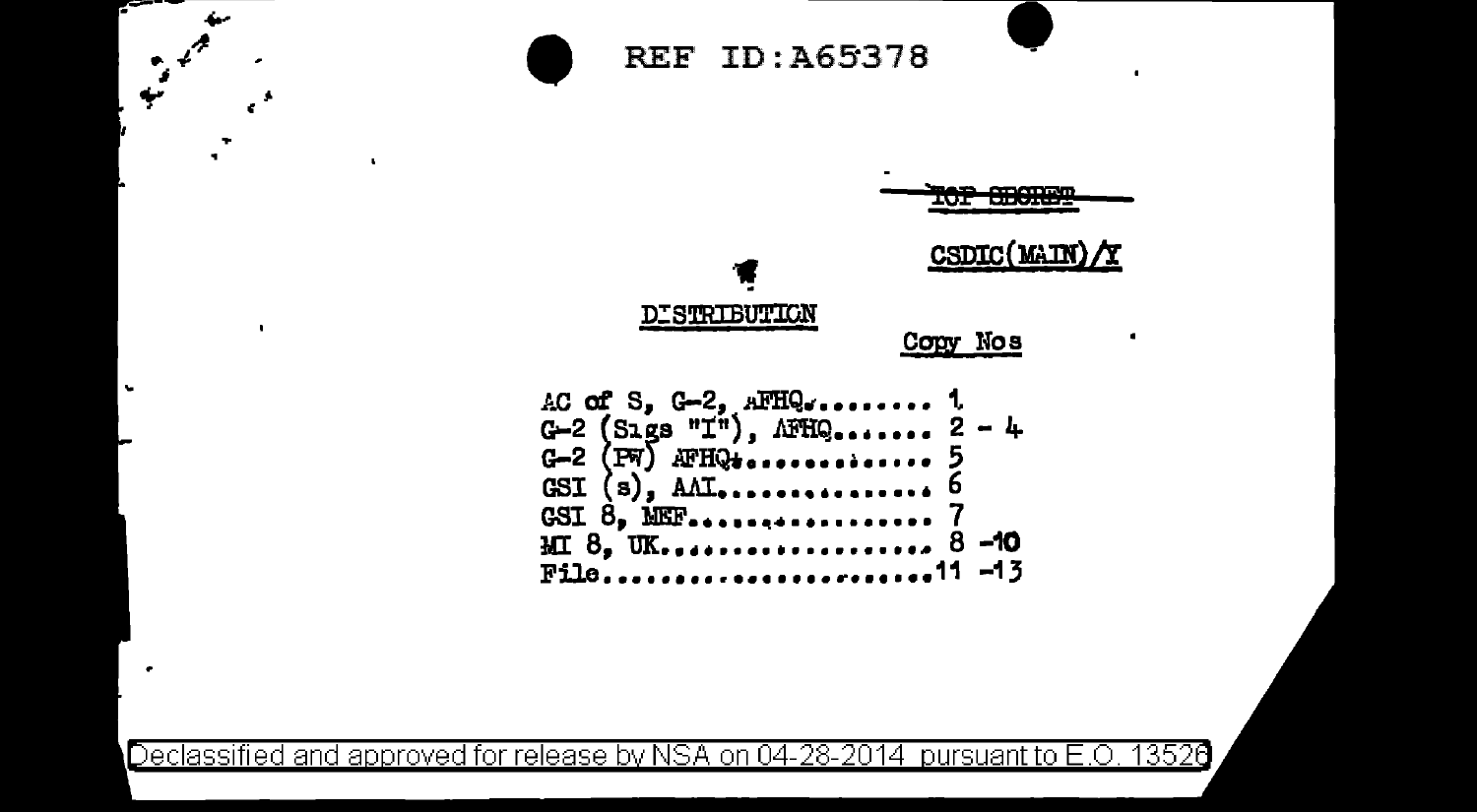**REF ID: A65378** 

**SHORES** 

**CSDIC (Main** 20. ΛY.

## FIRST DUTAILED INTERROGATION REPORT ON TWO ENEMY WT OFERATORS

Name: CHRISTEN Josef Rank: Pte  $(Gefr)$ Unit: 2 COY 114 A.TK BN (HO).  $F.P. No:$ 33919A. Id. No: St.Kp.Fla.Ers.Btl.47 Deserted:  $-3/4$  Dec  $44$ , 5 Army Front. MAJ 1973 Secret No: Interrogated : CSDIC(Main) CMF, 10 Dec 44.

MIONSKOWSKI Alexander. Pte (Gefr) 2 COY 114 A.TK BN (HQ). 33919A St.Kp.Pz.Jg. Ausb.Abt.43.  $3/4$  Deo  $44$ , 5 Army Front. **MAL/1974.** CSDIC(Main)/CMF, 10 Dec 44.

Subject of Report: RASTERSCHLUESSEL procedure: KAMPFNACHRICHTENSCHLUESSEL: Callsigns and frequencies allotment: Personalitics.

### 1. PREAMBLE

Both PM, in company with a third, deserted from their wireless van on the might  $3/4$  Dec. They are very keen to give information and to say all. they know, though they contradict each other on a number of points. CHRISTEN explains this by saying that MICNSKO./SKI was ill in Nov and had only just returned to his unit before they deserted, hence his knowledge is less complete.

**CHRISTEN:** 23 year old Alsation, called up to the Gorman Army in Jan 43. Very anti-German, and fairly intelligent. Jishes to join the French Army.

MIONSKOWSKI: 22 your old commercial employee, from DANZIG called up in Oct 42. Very anti-German , and also fairly intelligent. Wishes to join the Polish Army.

## Raliability of both Ri: Fair.

### $2.$ HISTORY AND MOVEMENTS

CHRISTEN:

- 15 Jan 43 Called up to 47 Army A. Depot Ba at WUERZBURG. Training as WT operator.
	- Jul 43 Posted to newly formed Mtn A<sup>11</sup> Depot and Tng Coy (mot) at SOLB.D H.IL., TYROL.
	- Jan 44 Postod to last unit, 114 --Th: Bn, in CROATL.. Subsequently moved to ITALY with 114 Div.

## NIONSKOWSKI:

- Training as 16 Oct 42 Called up to 43 A.Tk Tng Bn, ner KOTTBUS. T operator.
- 29 Mar 43 Posted to 114 ...Tk Bn in CRO.TL. Subsequent movements as for CHRISTIN.

### 3. SIGNALS EQUITMENT IN 114 ... TK BM.

The Bn is equipped with 80 watt and 35 watt transmitters and "b" receivers. Bn HQ and 1 and 3 Coys have 80 watt transmitters, and 2 Coy (.ssault Gun Coy) has the 35 watt Italian sots, normally used in tanks, possibly known as R.F. CM 3.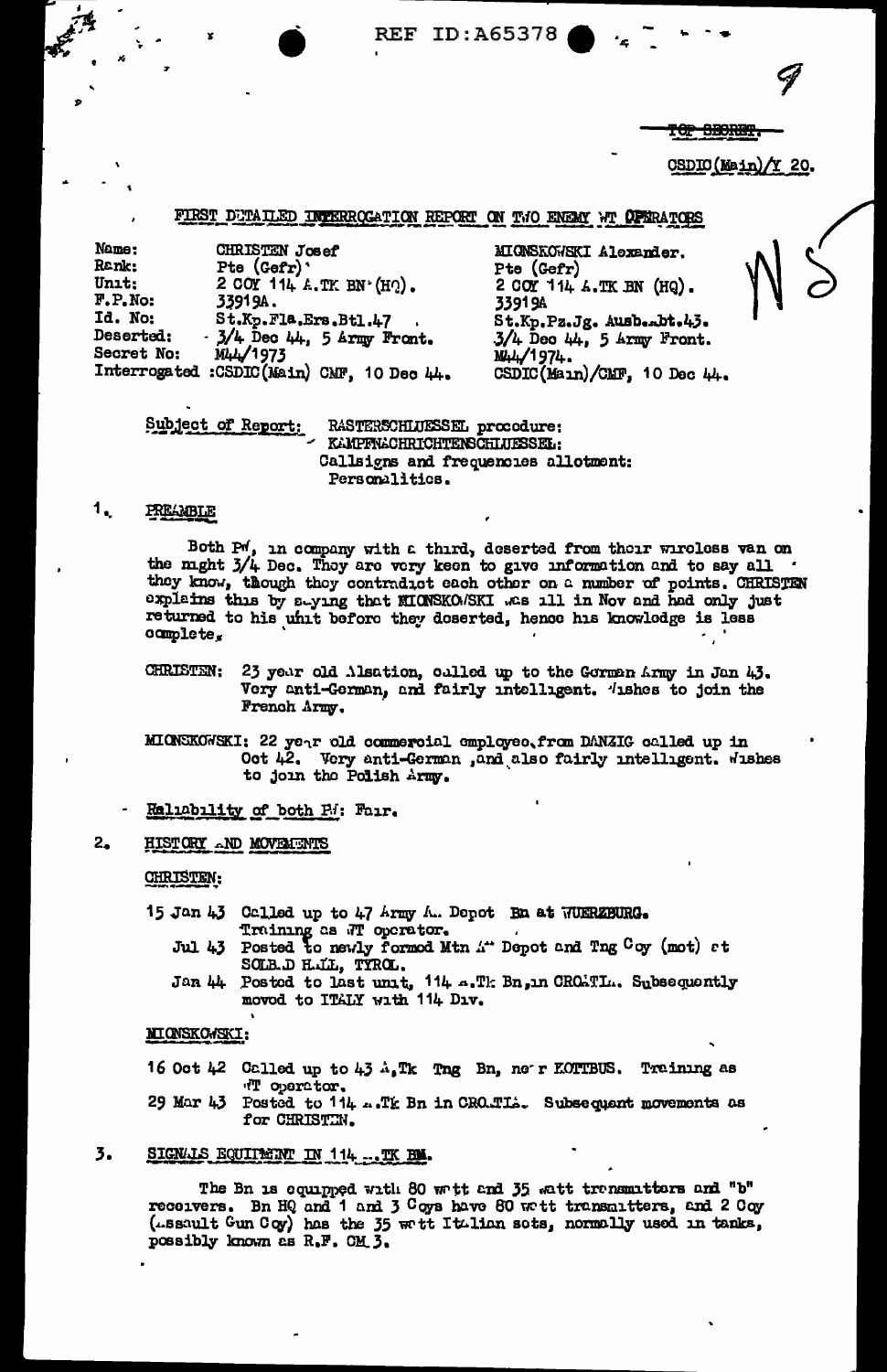REF ID:A653

## $-2-$

CSDIC(Main) $/120$ .

<del>for Georgy</del>

### RASTERSCHLUESSEL PROCEDURE IN THE BN 4.

Underlays for each day of the month have been ıssued for the whole Dn since ing 44. The blocks issued bear a number, which is not signalled. The In recoived a block of underlays for the month of Dec 44 bearing the number 55720 (PW CHRISTIN)

About mid-Nov 44 instructions were issued concerting koy-groups for reseages signalled in RASTERSCHLUESSEL. According to both FM the koy-group is referred to as the "basic-group" (GRUNDGRUPPE).

'Until mid-Nov 44 this group contained four letters, which indicated the "start-point", i.e. a bigram for the column and a bigram for the line, enciphering starting from the next available white space. The "start-point" was calculated by adding the number of letters to the digits indicating the thutes in the timeof-origin group. As messages were often passed in two parts, and this gave rise to mistakes because of misinterprotations of the a/m instrucctions about adding number of latters to digits in the time-of-origin minute group, it was decided to let operators and cipher clerks choose their own "start-point", and indicate it themselves by means of the "basic-group". This now consists of six letters : a bigram for the column, a bigram for the line and a third bigram for the column in which is found the available space from which reading-off (downwards) of enciphered text begins.

The enciphering proceeds as before, line after line, AND the reading off of enciphered text proceeds as before, i.e., first the text is read downwards from the column indicated by the third bigram in the "basic-group", then the column which is next in ascending order is read off, and so on up to 25, and thence from 1, etc. The enciphering of bigrams by means of the box on the reverse of the underlay has not changed.

Messages now begin: 0.0.0. break number of letters break six letter group break then five letter groups.

### 5. KAMPFNACHRICHTETSCHLUESSEL (Freld Codo) 114 Div

Both FW statated that this Field Code had been in use in the Gorman ... may before, and that they had been taught to use it when truning in Germany. However, in 114 Div its use was forbidden, though they did not know why, up to about mid-Hov 44. The Field Code was then adented by the Div; IN understood that it was munly used by Artillery OPs.

The Field Code is a table of about 100 to 150 clear words for which threeletter code equivalents are given. These change every two nonths. In addition thily (or two-daily) tables are issued every month giving a further code version for each code group, also in three letters. Thus, if "bridge" = XYZ on the original table a different three-letter group will be signalled for XYZ on each day, or alternate day; say ABC on 1 Dec, CDA on 2 Dec, etc. PW could not give further details, except that names of persons and localities are NOT signalled in this Field Code, and that their Dn had ten "blank" groups allotted to it for names of officers or formations, or, pousibly, places, etc. PW CHRISTEN maintained that during Nov 44 code groups changed daily, and that for Dec 44 they were to change overy two days. P/ MICKSKOWSKI stated that they were to be changed daily.

Traffic in this Hield Code is passed in  $\sqrt{T}$  in morse or RT, each letter being spelt phonetically (anton, berta, etc). Messages start with the number of letters<br>and continue with the three-letter groups. He addresses or signatures are used.<br>The traffic is usually beween "pack-sets".

During Dec 44 the Field Code was to be the same for the whole Division. On 1 Dec the original tablewas issued for Dec 44 and Jan 45, but the daily (or twodaily) code-tables were issued for Dec only.